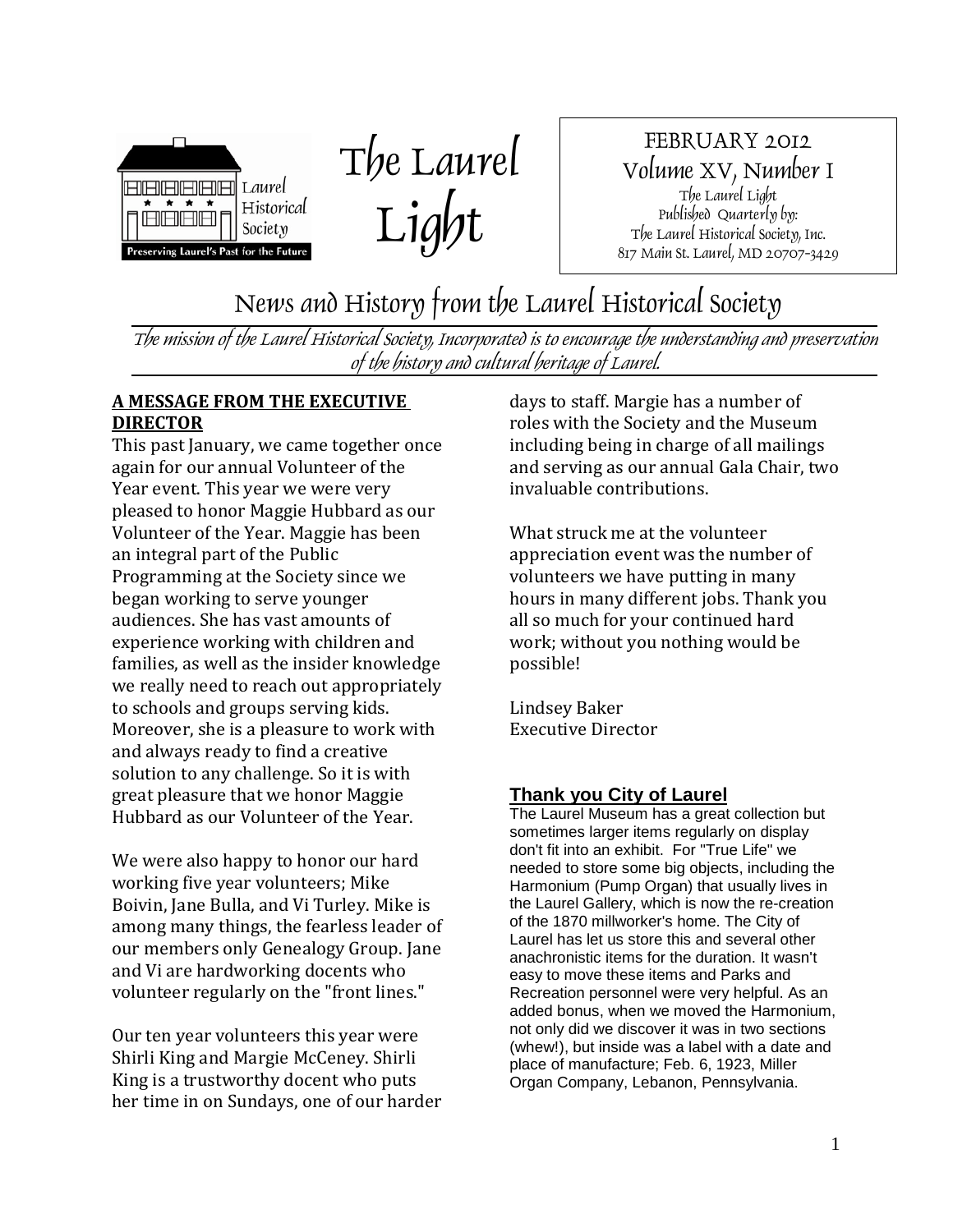#### NEW LEVELS OF GIVING ANNOUNCED FOR contributions from Feb 1, 2011 – Jan 31, 2012

The Laurel Historical Society depends upon the generosity of our donors to complete its mission of "Preserving Laurel's Past for the Future." In an effort to recognize and thank our contributors, we are doing our first ever publication of names and donation levels. Without all of you, we would not be able to continue the work of the Society. **Please keep in mind that this is our first try at this, and we want to know of any errors, misspellings or omissions. Please contact Lindsey Baker by email director@laurelhistoricalsociety.org or by mail, 817 Main Street, Laurel, MD 20707.**

We would like to thank the following donors for their support in the form of contributions, sponsorships, ads, and dues:

## **\$1 - \$99 Main Street Magnates**

Mr. and Mrs. Ronald Able All Breed Pet Grooming Mr. and Mrs. Nate Allen Ms. Lindsey Baker Bethany Community Church Mr. and Mrs. Daniel Betman Mr. and Mrs. Scott Birdsong Mr. and Mrs. Fredrick Bishop Mr. and Mrs. Jeffery Blitz Mr. Michael Boivin Ms. Muriel Bradley Mr. and Mrs. John Brinton Ms. Frances Brooks Mr. and Mrs. C.P. Brothers Ms. LeEllen Brown Ms. Linda Brown Mr. and Mrs. Donald Bulla Ms. Leslie Cain Ms. Carmen Camacho Ms. Nancy Gottshall

Mr. and Mrs. Gerald Chappell Chenault Insurance Services Mr. and Mrs. Thomas Clark Mr. and Mrs. Robert Cook Ms. Donna Crary Mr. and Mrs. James Craze Mr. and Mrs. Joseph Crook Mr. and Mrs. Richard Cusick Mr. Martin Dambrauskas Danneman's Auto Service Mr. Edward Dawson Ms. Louise Donaldson Mr. and Mrs. James Driskell Ms. Cheryl Dyer Mr. and Mrs. Wayne Dzwonchyk Mr. and Mrs. Stephen Edmonds Ms. Jacqueline Ellington Mr. and Mrs. Leo Emery Mr. and Mrs. Davis Everetty Ms. Frances Fairall Ms. Joan Fitzgerald Dr. and Mrs. Felix Flores Mr. and Mrs. Michael Francisco Friends of Montpelier Friends of Patuxent Wildlife Refuge Mr. Bernard Gallagher Ms. Marie-Helene Gibney Mr. and Mrs. Daniel Gill Mr. John Glennon Mr. and Mrs. Kingdon Gould Ms. Diane F. Marton Grant Greater Laurel Chiropractic Ms. Helen Green Mr. and Mrs. Edward Grimm Mr. and Mrs. Gary Haag Ms. Eleanor Hahn Ms. Irma Harding Mr. and Mrs. Jay Herson Hey, Red! Inc. Mr. and Mrs. Paul Hirt Mr. and Mrs. Joseph Hoolihan J. V. Painting Ms. Ann Lee Jackson Ms. Beverly Jacobs Lt. Col. and Mrs. Ronald Jacobs Ms. Marie Janios Ms. Mary Beth John Mr. and Mrs. Michael Johns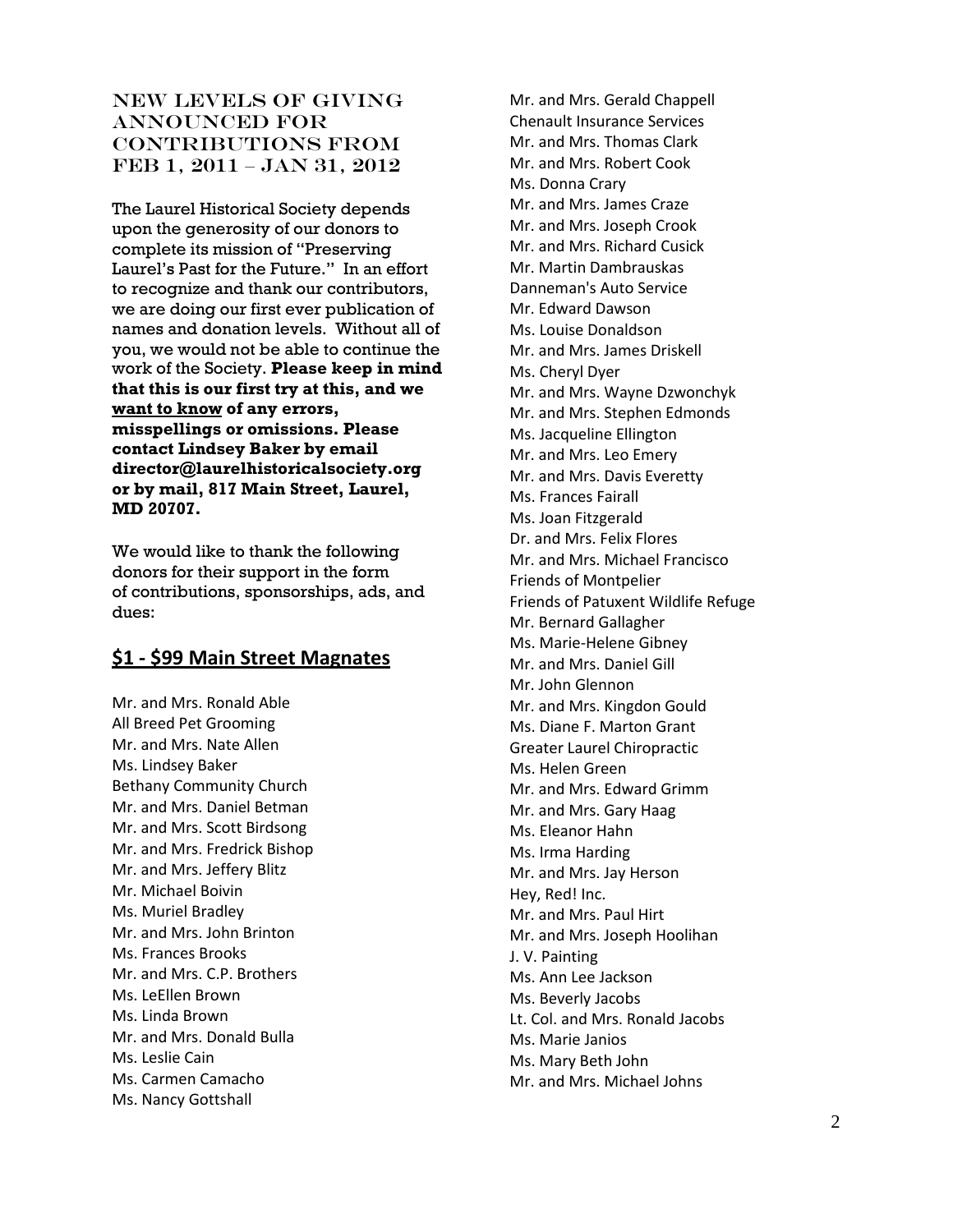Mr. and Mrs. Paul Johnson Mr. and Mrs. John Kalie Mr. and Mrs. Edward Kelliher Ms. Ruth Kent Ms. Shirli King Mr. Richard Kluckhuhn and Ms. Susan Peacock Mr. and Mrs. James Klumpner Mr. and Mrs. Michael Kreger Ms. Phoebe Kuck Ms. Elizabeth Lammers and Ms. Evelyn Barton Ms. Mildred Latlief Laurel's Lock Shop Laurel Automotive Laurel Fuel Oil Heating Co., Inc Laurel Glass & Mirror Co. Laurel Temple #33 Pythian Sisters Law Office of Linda K. Brown Mr. and Mrs. David Leight Mr. and Mrs. John Leis Mr. and Mrs. Michael Leszcz Mr. and Mrs. Richard Long Mr. and Mrs. Brian Loveless Ms. Patricia Lusk Mr. and Mrs. John Maestrelli Ms. Gailian Magruder Mr. Steve Martin McGowan & Cecil, LLC Ms. Melanie McKnight Mr. and Mrs. John Menard Ms. Barbara Mercurio Mr. and Mrs. Norman Merson Ms. Lorraine Miller Mr. and Mrs. Frank Mills Mr. and Mrs. Giles Mills Ms. Nancy Mitchell Mr. and Mrs. Robert Monniere Montgomery Cleaners Montpelier Arts Center Ms. Sidney Moore Jill Mooty, CPA Mr. Andrew Moxam Mr. C. Philip Nichols Jr. North Laurel Animal Hospital Optimum Health for Life Fruit Flowers Ms. Kathy Peterson Ms. Gloria Petrucci Mr. and Mrs. Herbert Phelps

Mr. and Mrs. David Phillips Photography by Madison Mr. and Mrs. Austin Platz Jr. PNC Financial Services Group Ms. Jane Pope Mr. Donald Quigley Mr. George Quigley Rainbow Florist & Delectables Red Hot and Blue Revere Bank Mr. Edward Ricks Ronel Assoc. Insurance Senator James R. Rosapepe Royal Tailor & Tuxedo Sabatelli's Golden Salon Mr. T.L.R. Scagliarini Mrs. Virginia Scagliarini Schembari Family Dentistry Mr. and Mrs. Stephen Scoville Sean Patrick's Pet Grooming and Services Mr. Clark Shaffer Mr. Roy Shiflet Mr. Zack Smith Sovereign Service, Chris Erdle Sport Automotive, Randy Anastasi Ms. Lynn Sport Ms. Nancy Stevens Mr. and Mrs. Richard Stevick Ms. Diane Sullivan Tampico Grill Mr. and Mrs. R.L. Thompson Toucan Taco Mr. and Mrs. Joseph Tredway Ms. Susan Troccolo Ms. Viola Turley Ms. Virginia Underwood Mr. Frans A. Wagenberg Ms. Pat Wagner Ms. Nancy Warren Mr. and Mrs. William Wellford Ms. Betsy Welsh Ms. Kelley White Ms. Kathryn Wilson Mr. and Mrs. Rick Wilson Ms. Scarlett Wirt Ms. Geraldine Witt Mr. and Mrs. Rodney Young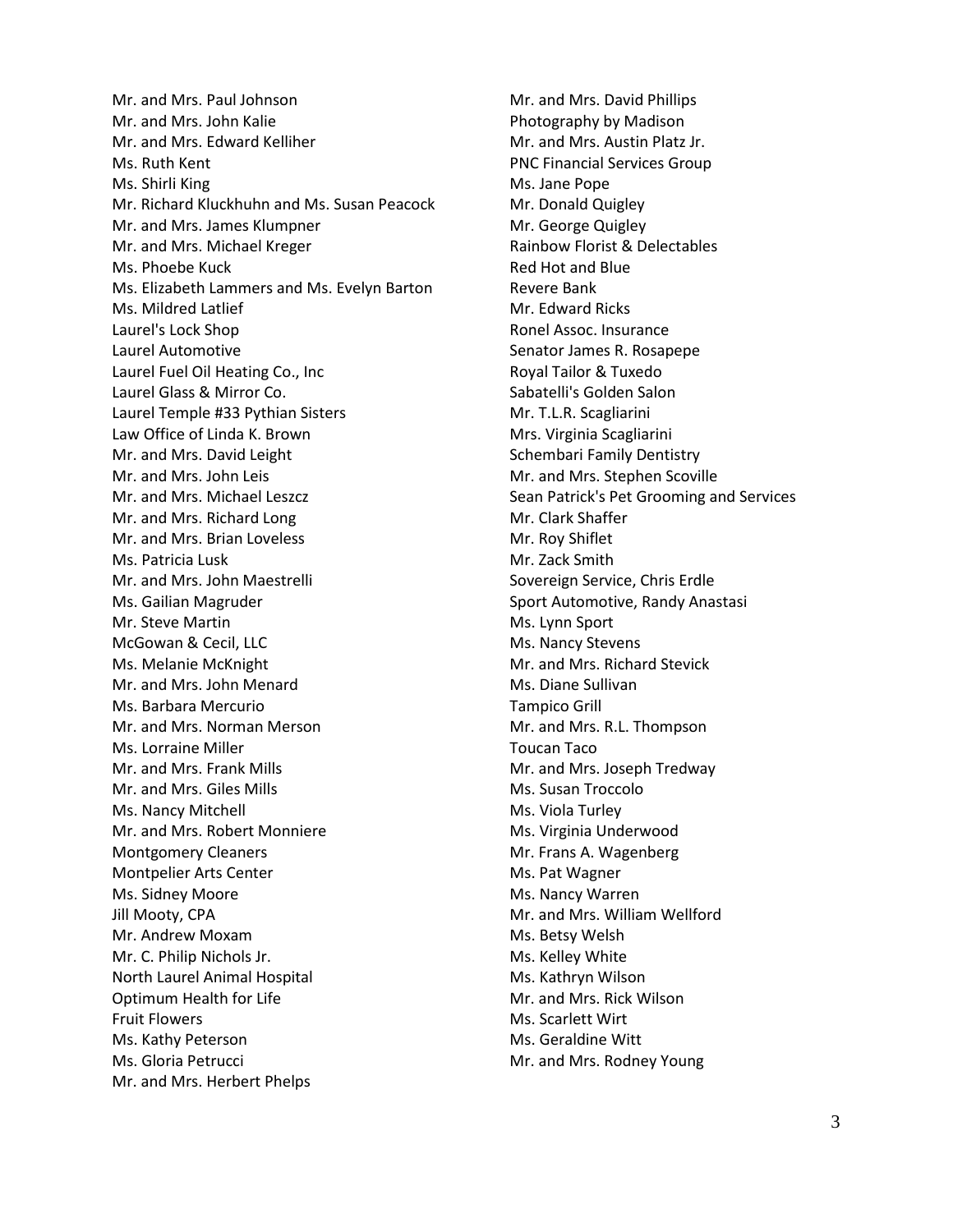# **\$100 - \$249 Patuxent River**

## **Patrons**

A.M. Kroop & Sons Academy Ford Sales Ms. Amina Baig Mr. and Mrs. John Bowen Mr. and Mrs. Ronald Calinger Community Insurance Services Mr. Wayne Cotton Mr. and Mrs. Donald Dalphonse Mr. and Mrs. Finley doCarmo Donaldson Funeral Home Ms. Winifred Elder Ms. Elinor Fong Ms. Florence Hill Graff Ms. Marion Hoekstra Mr. and Mrs. Russell Jones Mr. and Mrs. Robert Kluckhuhn Ms. Joanna Kurtz Latin Image Salon Laurel Board of Trade Ms. Jhanna Levin Maryland Association of History Museums Ms. Maryland Massey Mr. and Mrs. John Mima Minuteman Press Hon. Craig A. Moe Mr. and Mrs. Robert Moe Mr. and Mrs. Louis Montesi Ms. Georgianna Morley Mr. and Mrs. Joseph Murchison Mr. and Mrs. Robert Newkirk Ms. Shari Pollard Quatrefoil Associates Mr. and Mrs. Joseph Robison Ms. Phyllis Sczuka Ms. Sarah B. Shannon St. Mary of the Mills Church St. Philip's Episcopal Church Mr. Doug Humphrey and Ms. Lisa Losito Ms. Ann Towne Mr. and Mrs. C. Michael Walls Mr. and Mrs. William Watts Mrs. Leo Wilson Mrs. Betty Wingfield

# **\$250 - \$499 Mill Town**

# **Advocates**

Anacostia Trails Heritage Area Mr. and Mrs. Randy Anastasi Ms. Abbie Chessler Ms. Elizabeth Citrin Mr. Robert DiPietro Mr. Christopher Erdle Executive Electrolysis Legends Group Mr. and Mrs. Warren Marton Akbar Masood, DDS Mr. and Mrs. George McCeney Mr. and Mrs. James Mentall Mr. and Mrs. James Ohlmacher Mr. Russell Rzemien Snow Hill Garden Club Ms. Ann Wagner Mr. Paul Keller and Ms. Frieda Weise

# **\$500 - \$999 Grove Givers**

Dr. and Mrs. J. Richard Compton Mr. and Mrs. Lawrence Eldridge Mr. and Mrs. Glenn Feagin Mr. and Mrs. James Frazier Mr. and Mrs. Donald Henyon

# **\$1000+ Laurel Museum Leaders**

Mr. and Mrs. Tim Abell Maryland Historical Trust Maryland National Capital Park and Planning Commission Mayor and City Council of Laurel, Maryland Prince George's County Council Mr. and Mrs. Stephen Hubbard Mr. Kenneth Skrivseth and Ms. Karen Lubieniecki Main Street Pharmacy Maryland Jockey Club Mr. and Mrs. James B. McCeney Resource Enterprises, Inc. Miss Gertrude L. Poe Ms. Paula Schumann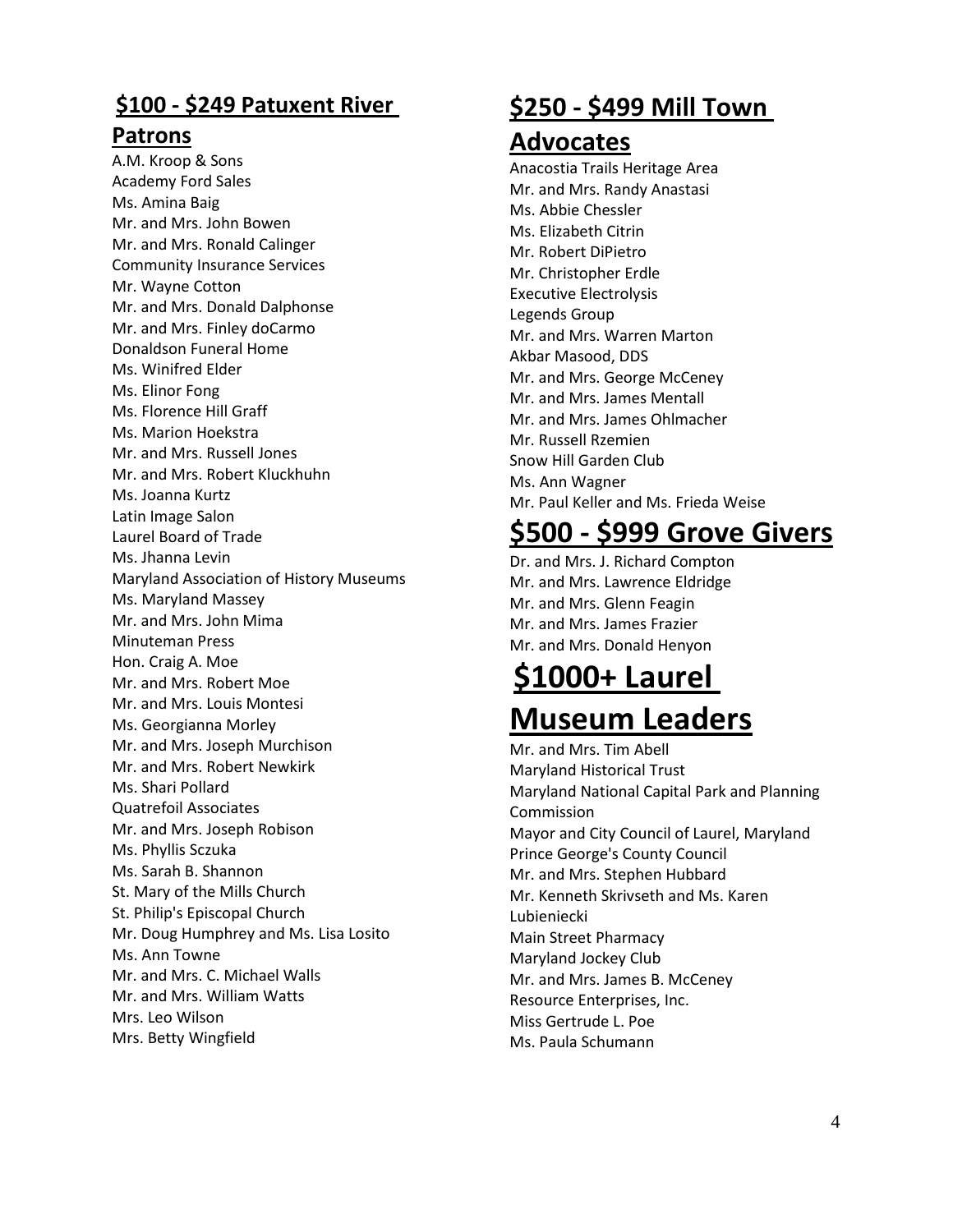# **Children's Corner**

Many fun and interesting Children's programs are held on the grounds of the Laurel Museum. Stay tuned for our next event!



**Maggie Hubbard and kids on the Museum Lawn**

#### **GALA NEWS**

Shiver me timbers! "Pirates of the Patuxent" will be held at the Laurel Racetrack on March 24, 2012.



#### All hands on deck!

Attend or walk the plank! Pirate mayhem awaits March 24<sup>th</sup> when we will fly the jolly roger at Laurel Park's Carriage Room. Spirits will be flowing, provisions will be fully stocked, and there will be plenty of booty to fill your coffers. Ensure your wooden legs are securely attached, as you'll be dancing jigs as you haul in your treasure. Plunder includes wine, food, getaways, Waterford and

more, mateys. We promise not to keel haul anyone! For more information, or if you'd like to add to our stores, contact first mate Margie at mmcceney@yahoo.com or 301-776-7267. Arrr!

#### *SUPPORT THE ANNUAL GALA!*

Have you ever attended the Gala and wondered how people and businesses make it into the booklet? Gala Sponsorships are a significant source of income for the LHS and range from \$35-\$2500. If interested, please email director@laurelhistoricalsociety.org.

#### DID YOU KNOW?

By Marlene Frazier via email Question: I've wondered FOR SOME TIME WHY IT'S called Brooklyn Bridge Road. It's the only road so named outside of New York. Anyone know?

The name Brooklyn Bridge was a tongue in cheek reference to the real Brooklyn Bridge because this one was so tall. It did not burn, but collapsed under the weight of a large steam powered farm machine that was being driven over it. The driver, John Sedlick, was killed in the collapse. the Laurel museum was just given an image of the machine and driver.



**Picture donated by Elizabeth lammers**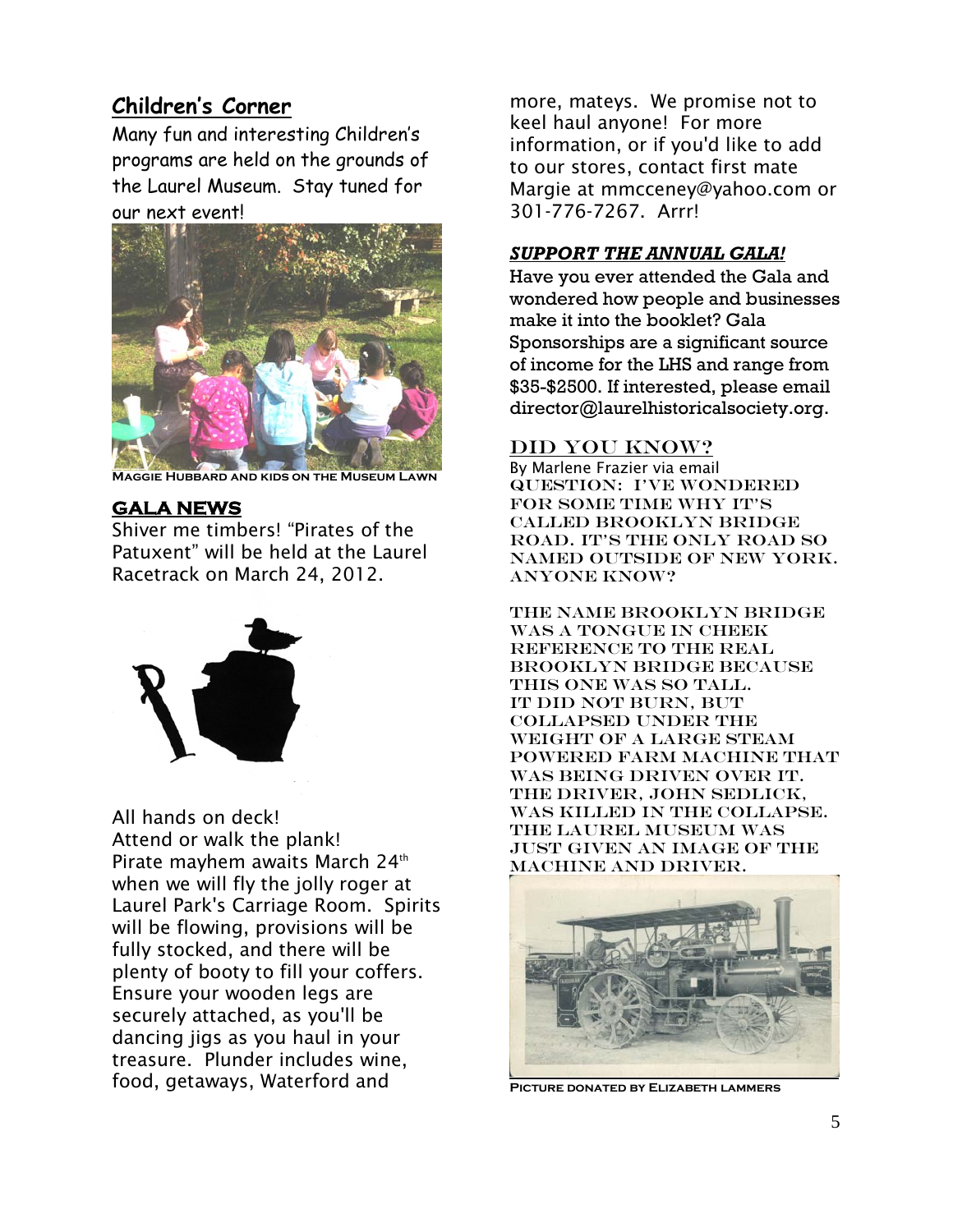#### **MUSEUM NEWS**

Submitted by Karen Lubieniecki **"TRUE LIFE: I AM A LAUREL MILL WORKER" NOW OPEN!**



Have you ever wondered what life might be like for the people who lived in the Laurel Museum's building and worked in the Laurel Cotton Mill? The new exhibit "True Life: I am a Laurel Mill Worker" helps answer those questions. The exhibit explores Laurel's history as a mill town and the community's early growth. Using a real 1870s family to tell the story, it introduces visitors to the lives and experiences of the hundreds of men, women and children who worked in the town's cotton mill between the 1830s-1929, when the mill closed for good.

Using the 10-member Waterman family selected from 1870s census records, visitors learn about the jobs different members of the family (including its seven children), might have performed at the cotton mill. Visitors will be given a card for one of the family members and follow them through the exhibit. An adult visitor might follow Mark Waterman, 49, who may have worked in the picking room at the mill, where once the cotton bales were moved into the room, the cotton was unpacked and debris such as twigs, leaves, and bugs were removed. He might have earned

\$7.43 per week or 11 cents an hour. A younger visitor might follow Sarah, his 13 year old daughter, who may have worked as a creeler in the weaving room, making sure there was a constant supply of fresh bobbins for the cotton emerging from the card frames. She would have earned \$4.00 per week or 6 cents an hour. In a paymaster's section of this room, and in an area in the Museum's downstairs, visitors learn firsthand what these wages might have purchased.

The exhibition's second area recreates an 1870s mill workers home in the Laurel Museum's building. This is the first time that the Laurel Historical Society has recreated millworker's quarters. Housing 10 people (9 family members and one other individual) the space would likely have been very crowded, with multiple children sharing beds and bedrolls. In addition to bedding and trunks to store items, the space includes 3 types of lighting (kerosene, candle, and oil), 2 types of heating (wood and coal), a chamber pot, sewing implements, fishing rod, baseball bat, clothing, and other items of everyday life that might have been present in a mill family home.

As you may know, the Laurel Museum building was originally 4 separate apartments, with individual kitchens for each family in the basement. The re-creation also includes a basement kitchen set up as the 1870s family might have had. It is there that we speculate Virginia Bradley, a 25 year-old white female listed as living with the family, might have slept.

Notes Executive Director Lindsey Baker: "This exhibit answers the question that we are often asked when people enter the Museum; "Who lived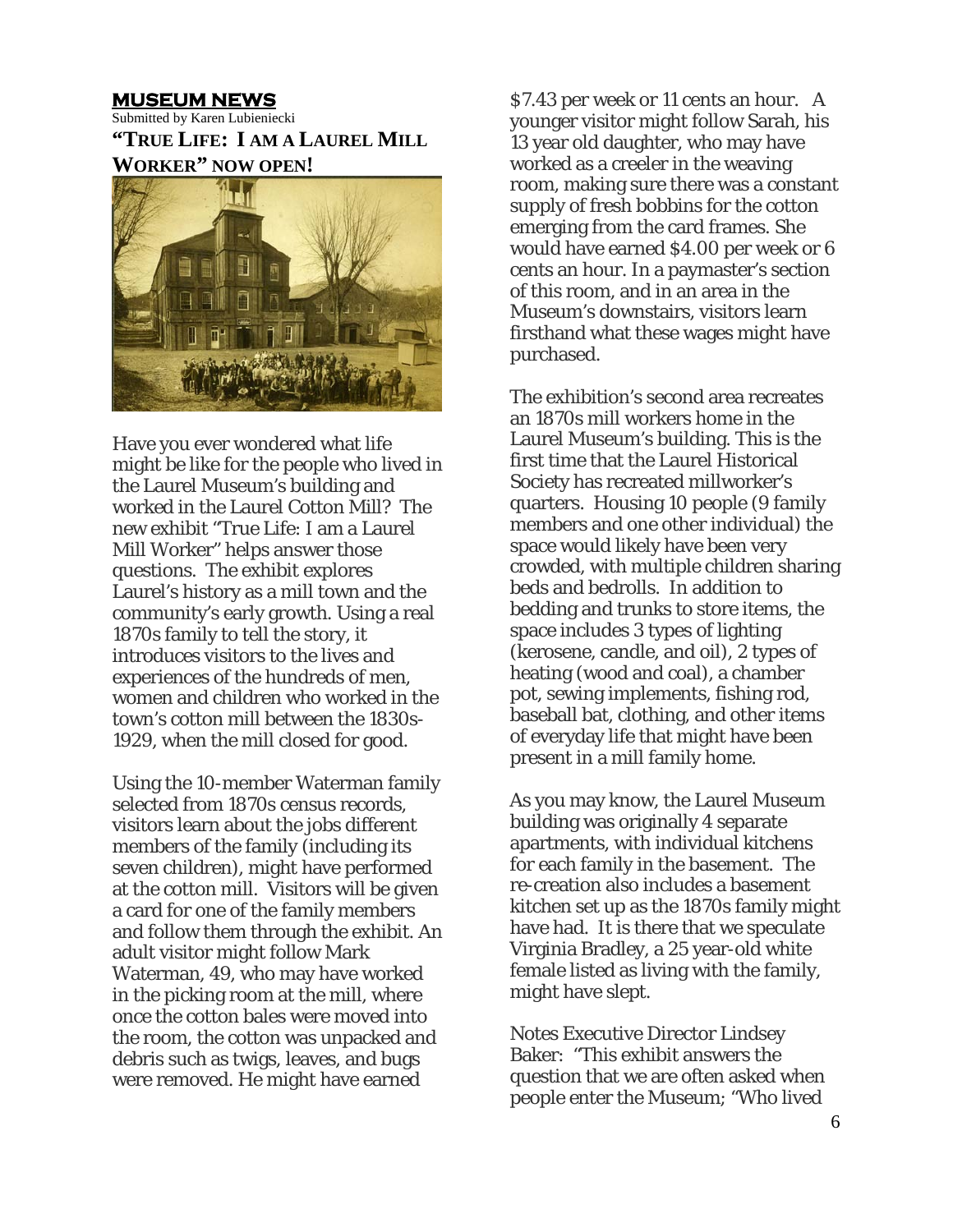here?" In "True Life: I am a Laurel Mill Worker," we have explored the lives of the people who may have lived in our house and we hope to give our visitors a glimpse into the lives of these people over one hundred years ago*.*"

*"*True Life: I am a Laurel Mill Worker" will run through December, 2012.

*A note to parents and grandparents: this exhibit is particularly "kidfriendly." Young people can "become" one of the Waterman children as they go through the exhibit, and in the basement figure out what they could buy with their "mill wages."*

## **Museum Shop News**

Submitted by Frieda Weise, Shop Manager Spring is just around the corner! It's time to get out and about and visit the Laurel Museum Shop. Find a gift for a family member, a friend, or for yourself to celebrate the arrival of the new season.

This year the shop is featuring products that are made in the United States and, when possible, in Maryland. To that end, there are a number of beautiful items made by Alice's Cottage in Hagerstown, MD. These include wine gift totes (these were very popular during the holidays), small gift totes (about 5 by 6 inches), and flour sack towels. The latter are really wonderful for drying dishes or just for display as they are beautifully designed with floral, herbal, or wildlife motifs. For those who missed the very popular yarn necklaces, made by Debra Cross in Alburtis, PA, there is a new array of them in colors sure to complement your Spring wardrobe. Additionally, Laurelthemed bookmarks and other items are in the works.

To coordinate with the new exhibit, "True Life: I am a Laurel Mill Worker," there are many children's folk toys, as well as books. Toys include; Cup and Ball, Jacks, Pick-up Sticks, Wooden Tops, and musical instruments, such as the Kazoo and Penny Whistle. Counting on Grace*,* an American Library Association award winning book relates the life and struggles of 12 year-old Grace, a girl who works in a mill. Forgotten Household Crafts describes and pictures many of the household items in use in the 19th Century, some of which can be viewed in the Museum exhibit.

These and many more items are sure to catch your fancy when you visit the LHS Museum Shop! And as always we have Laurel collectibles for your family and friends near and far, including throws with Laurel scenes and buildings, t-shirts and polo shirts, key chains, tie tacks, pendants, tote bags, and books about Laurel and environs.

The shop is open during Museum hours on Wednesday, Friday and Sunday. For those who want to shop from the comfort of home, you can find many of our shop items online at www.laurelhistoricalsociety.org/shop.

#### **BOARD MEETING SCHEDULE**

LHS Board meetings are held the 4<sup>th</sup> Thursday of each January, April, July, and October. The next meeting is April 26, 2012. Members are most welcome to attend Board meetings. They are held in the Pool Meeting Room at 7:30 PM.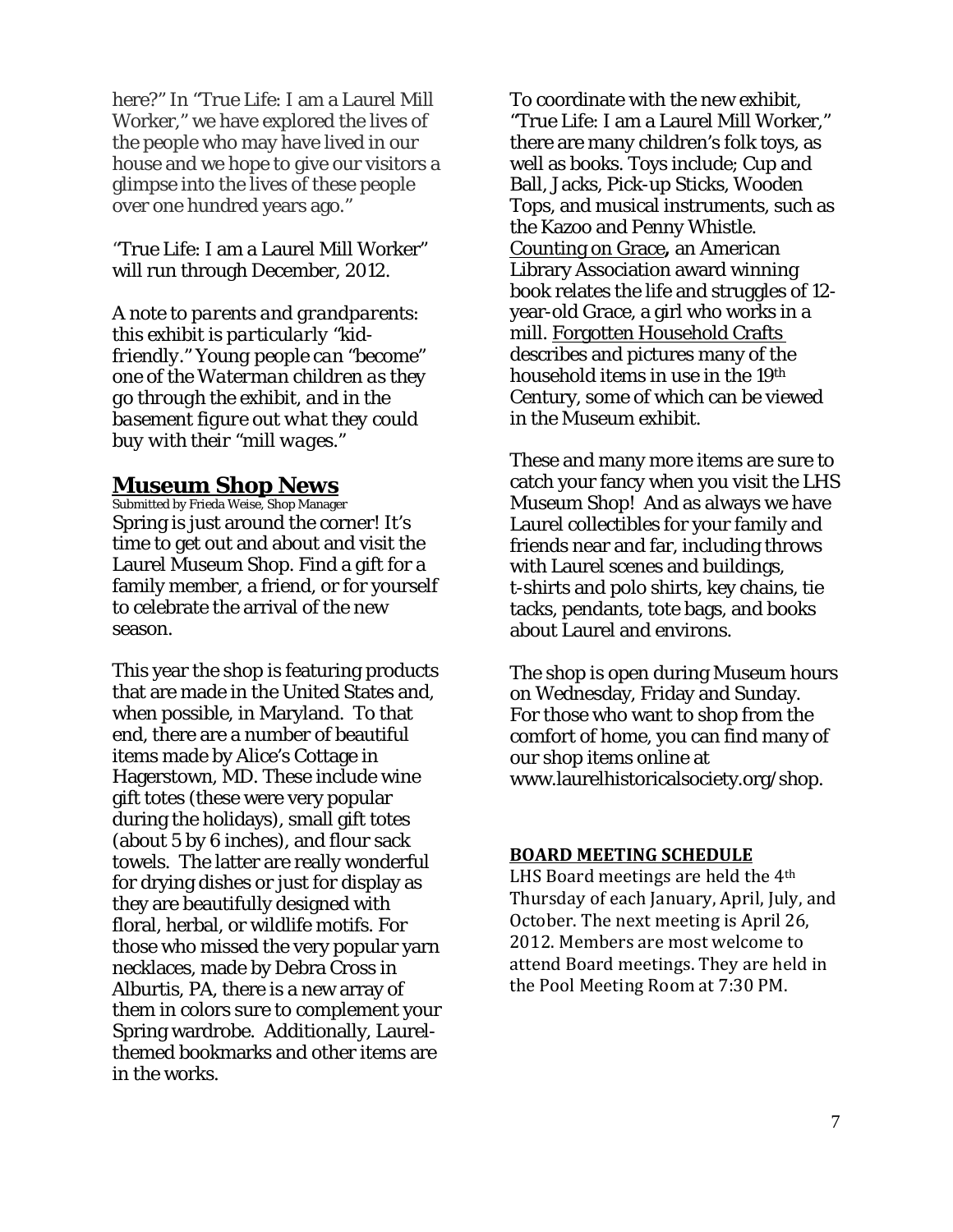## **Volunteer of the Year!**



Maggie Hubbard and Executive Director Lindsey Baker Congratulations are in order for Mrs. Maggie Hubbard, our Volunteer of the Year for 2011! Maggie comes from a long line of committed Laurelites as her father, Leo Wilson served as Mayor and her mother Jean Wilson has been involved in the City and LHS for decades. Maggie is the Vice Principal at St. Mary of the Mills School and spends much of her free time involved with children at school, at St. Mary's and for the LHS. Congratulations to a deserving award recipient!

#### **MEMBER NEWS**

Please welcome our newest members: Academy Ford Sales Leslie Cain Diane F. M. Grant Helen Green John and Arleen Leis Barbara Mercurio

We are happy to have you!

#### **Welcome New Volunteers!**

Tom Dernoga Scott Lilienthal Regina Mima Paulina Rapavi Paula Schuman

#### **Volunteer Needs**

10AM – 2 PM and Sundays, 1 PM - 4 PM. Volunteer duties involve serving as a docent (telling visitors about the house and current exhibit) and/or handling shop sales. Training is available. The Laurel Museum desperately needs volunteers for Wednesdays and Fridays,

The **Communications Committee** still needs a volunteer to help us get the word out about our programs. This volunteer will be putting information into different websites with calendar programs. This is an easy job for someone looking to work from home!

The **Exhibits Committee** still needs a volunteer to help us on a very interesting special project. We need help transcribing the Laurel Mill ledger. This is an exciting at-home job for anyone looking to learn more about Laurel and help us interpret its history!

If you are interested in becoming a volunteer in these or any other capacity please contact Monica Sturdivant at 301- 725-7975 or assist@laurelhistoricalsociety.org. Thank you!

#### **Volunteer Luncheons**

Please consider joining other volunteers for our monthly luncheons at local restaurants. Dates and times are emailed to volunteers. Bon appétit!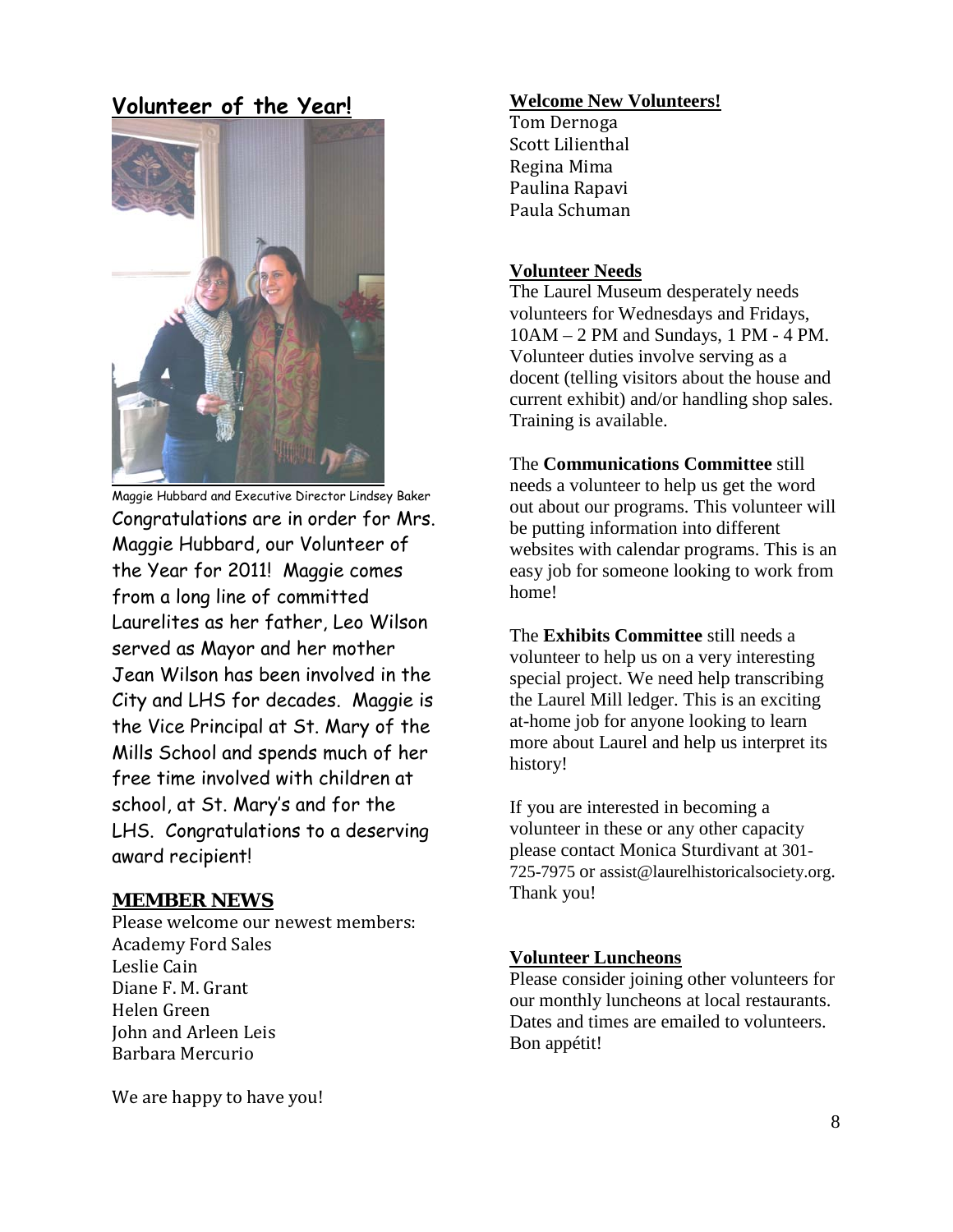#### **LHS Genealogy Group**

The Laurel Historical Society Genealogy Group assists LHS members in conducting Genealogy research. Whether you are just thinking about beginning your journey into genealogy or you are an experienced genealogist, please join us and learn how we can help each other. For more information, contact Mike Boivin at <u>mikeB98159@aol.com</u>.



#### **BECOME A PART OF LAUREL HISTORY!**

Celebrate The Laurel Museum and become a part of its history. Purchase a brick on the Laurel Museum Brick Walk and become part of the historical fabric of this 1840s building. A Laurel Museum brick is the perfect way to celebrate your children, parents, grandparents or other family members. Businesses can also show their support and ensure that their involvement and support of the Laurel community will be remembered. Contact us at

info@laurelhistoricalsociety.org or by calling (301)725-7975.

*Are you reading this newsletter in its printed form? Do you receive all of our program fliers in the mail? Are you interested in helping us save money and the environment by receiving the electronic version only? If so, send a quick email to* 

*info@laurelhistoricalsociety.org with your name, mailing address, email address and a line saying you'd like to help us by receiving some of our mailings in electronic form!*

We would love to have your story ideas particularly for the *Did You Know, My Memories of Laurel*, and *If These Walls Could Talk* sections of the newsletter! Please email The Laurel Light editor, Jeanie Anastasi at jmanastasi@verizon.net with your comments, suggestions or story ideas.

### **PLEASE SUPPORT OUR CORPORATE SPONSORS!**





# REVERE **BANK**